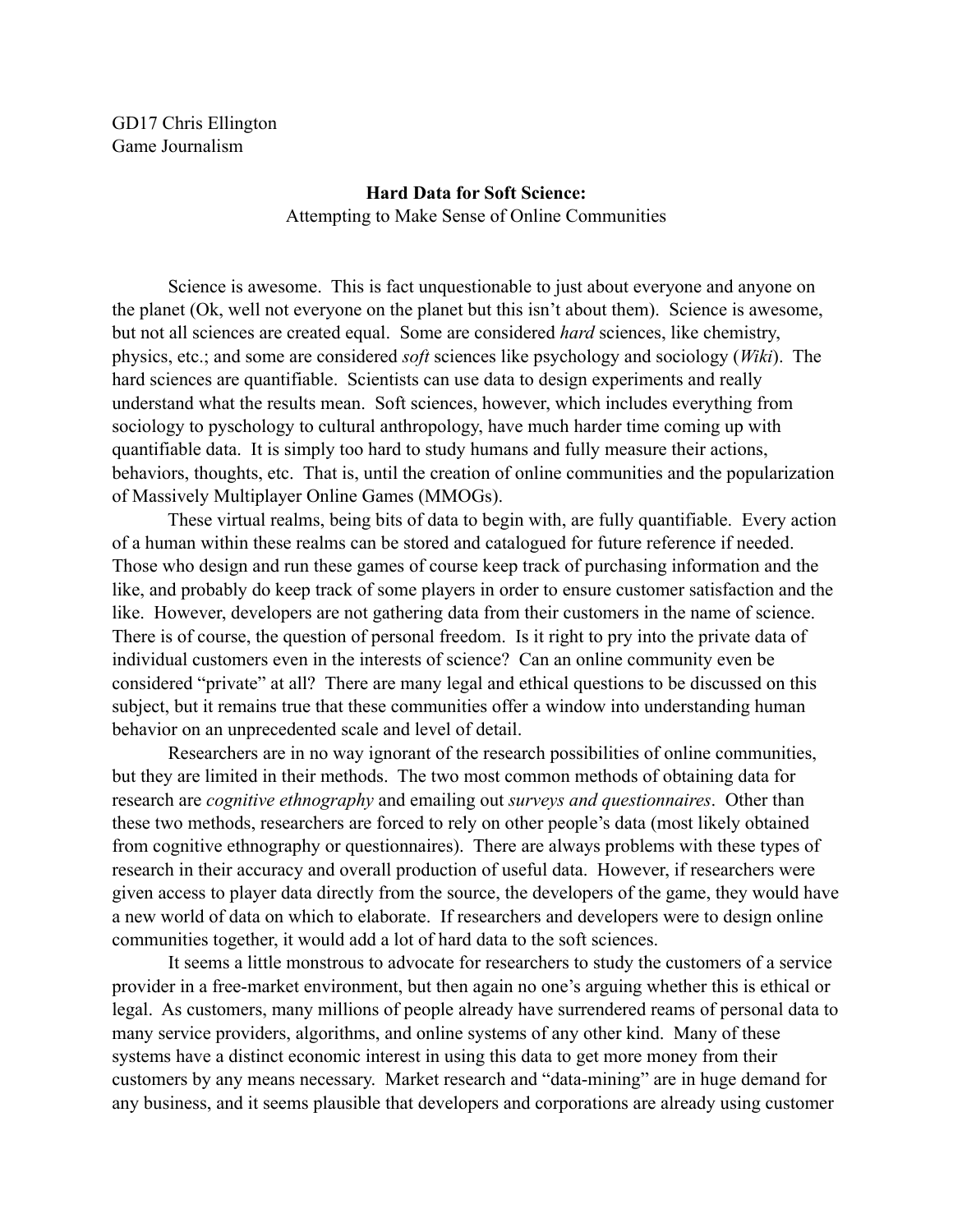information to their own advantage in some way. The argument here is how to get accurate and verifiable data into the hands of scientists and researchers who have an incentive to publish popular papers, not expand their customer base.

 Soft scientists of today have been studying online communities since the time of the MUDs (Multi-User Dimensions (*Social*)). The simplest method of studying any online community is known as *cognitive ethnography*. This is actually just *ethnography*, as the *"cognitive"* part was put on to describe that these experiences are virtual and thus in the mind. Ethnography is when a researcher goest to a place and lives with the people, all the while gathering as much data as possible. The researchers are active participants in whatever is going on in the research environment. *Participant observation* in this way then yields *thick description*  (*More*). These are terms in science for doing something with people and then retelling exactly what happened and what everything meant as accurately as possible. Social scientists have used this method to study Games such as *Everquest* and *Star Wars: Galaxies* (*Social, More, Learning,*). Researchers play the games for themselves and record everything they did with within the game to the best of their ability. Most of these researches came out with a broader awareness of the social complexities of the interactions of players within these virtual environments.

 In fact, researchers have argued that these online communities function as tools for their players to learn social and leadership skills:

There is little doubt that MMORPGs have become complex social spaces. Playing them is about more than mindlessly killing monsters: it is about learning and participating in the shared practices of a game community. As we argue, such online games provide opportunities for learning social skills such as how to meet people, how to manage a small group, how to coordinate and cooperate with people, and how to participate in sociable interaction with them. (*More Than*)

MMOGs may not be just a waste of time after all. If nothing else, players learn to cooperate with each other to reach shared goals. General cognition and literacy could also be improved by playing online games; provided a sufficiently rigorous discourse (*Cognition*). It's becoming clear that MMOGs are becoming more interesting to research scientists all over as a source of interesting data. However, ethnography, virtual or not, has always had one major flaw. The researcher is taking part in the activities he/she is researching. This affects people's actions, and it becomes difficult to declare the behavior of the subjects as "naturally occurring" or not. By being part of the experiment, they effect its outcome. This makes the results of their research more difficult to interpret.

 If researchers were behind the scenes with the developers, they could devise methods of observing player behavior that did not require the researcher to interfere with the natural behaviors of the subject. An example of this would be an invisible floating camera controlled by the researchers. This would greatly increase the validity and accuracy of ethnographic research on online communities. The developers would have to include an addendum to their Terms of Service Agreement that explicitly states that customers could be monitored. Unlike in reality, these researchers would not necessarily be looking to improve the quality of the game, but to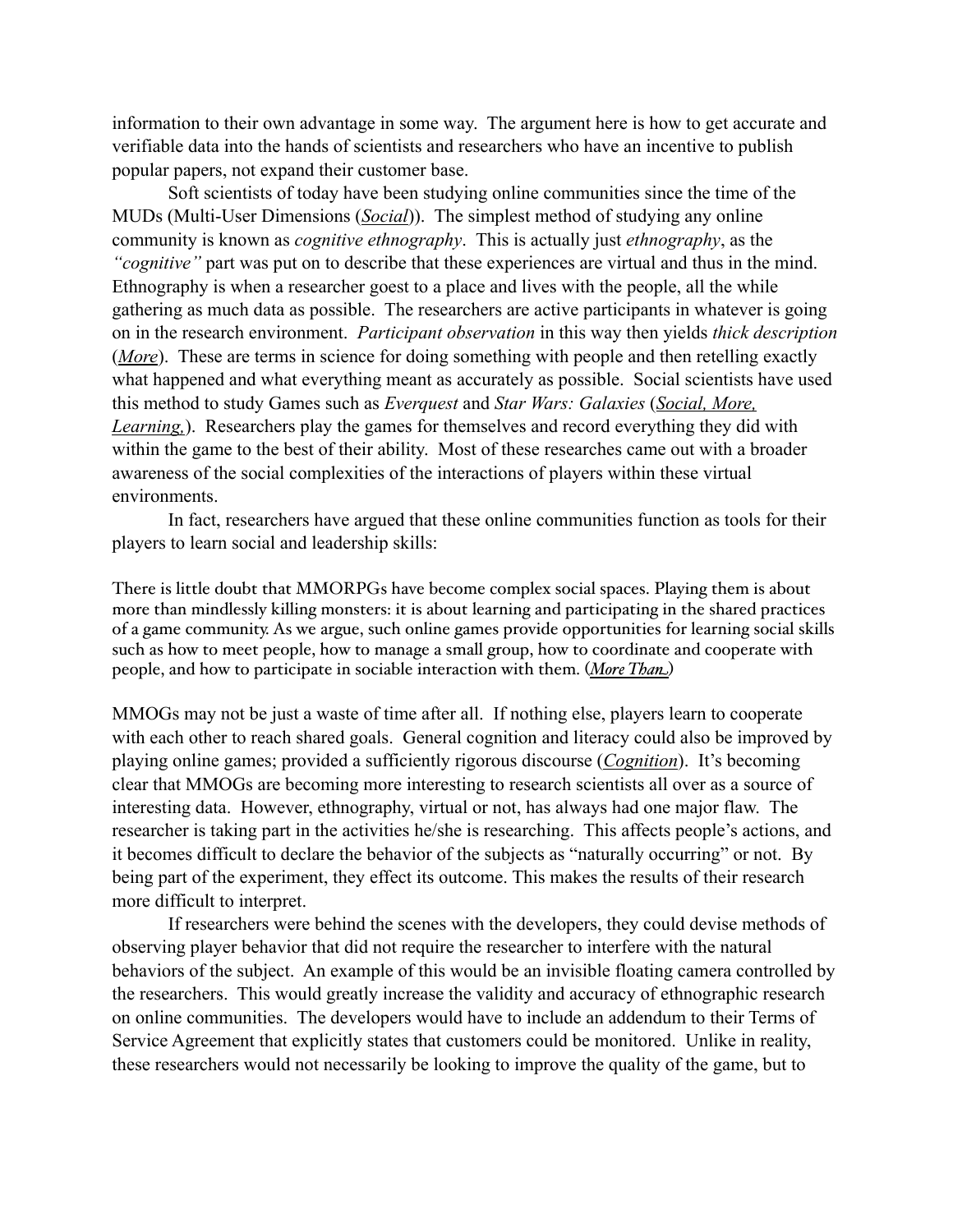answer research questions about human behavior. In reality, researchers are probably used to monitor customer satisfaction and little else.

 Another method used by researchers in the soft sciences is the simple use of questionnaires. The researcher isolates a cross-section of a population, and sends surveys and questionnaires to them by a variety of means. Some of these people fill out the surveys and send them back, often with some incentive involved. A similar method involves researching polling data from online sources, which is more common in studying online communities. Just about all soft science data from from various forms of this method of research. There are always questions of self-selection (certain people like filling out questionnaires more than others), accuracy (is the survey response reliable to a cross-section of the population?), and validity (does the survey measure what it's supposed to measure?). However, researchers are well aware of the problems and use sophisticated means to make their data as reliable as possible.

 An interesting new project along these lines is called *Project Massive*. (*Seay*.) It is a polling website where users freely fill out questionnaires about multiple aspects of online and virtual communities. The project is ongoing and has been gathering data for several years. One of Project Massive's findings is that online players, especially those involved in *Guilds*, have networks of communication and relationships that extend well beyond the game itself. Guilds are community organizations formed by players within a virtual world. These organizations often work toward specific goals and often compete against other guilds in doing so. The relationships formed within guilds and other types of online organizations further illustrates the depth and variety of experiences players are exposed to in playing MMOGs, and how those experiences and relationships are also relevant outside the game world. Project Massive serves as an interesting stand-alone tool for providing useful data on players, games, and guilds. It is not expressly funded by any corporation, but is focused on helping developers make better games, not on furthering research study. The fact that is not corporate-funded is also one of Project Massive's weaknesses. Some of the links on the website are corrupted by porn, and the site does not provide much in the way of discussion of the findings themselves. If this type of data were kept by the developers themselves, sites like Project Massive would be able to focus on consolidating data provided by developers rather than polling players themselves. This would streamline the process and allow the site's creators to focus on maintaining their website.

 Stepping back a bit, it seems prudent to ask another question, "Why should we care?" True, it seems that players can learn many types of skills from online video games, but what are researchers learning about humans in studying these online communities? In addition to social learning research, here are some other possible areas where online gaming communities could be useful platforms for research scientists.

 One of the most interesting mysteries to be explored in studying MMOGs is the mystery of gender. Players can usually choose the gender of their avatar no matter what their physical gender is. Existing research into in MMOG players in the game *Everquest* finds that the majority of players are male (85%) and that all players have an average age is 25 (*Yee*). Female players are usually introduced to the game by a significant other, which helps explain why they are generally older than male players (stable relationships usually happen at older ages). This is relatively old data which doesn't track MMOGs that are specifically designed for female players, but just this sample of data is enough to yield interesting questions about the roles of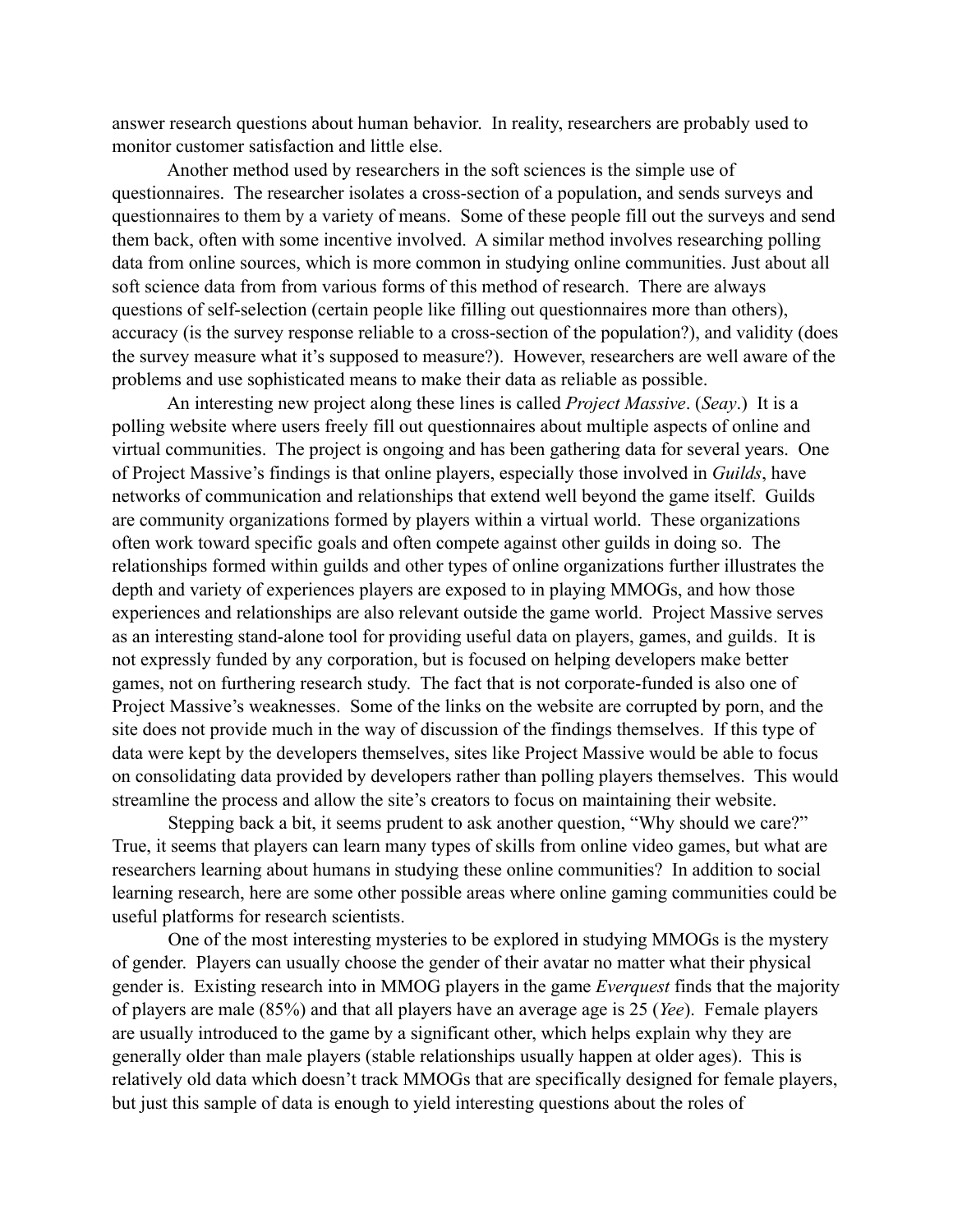relationships and gender in online environments. These questions could be explored much further if researchers had access to the data directly from developers instead of polling websites and forums like the researcher cited above. As the post-modern era continues, and both genders renegotiate their roles, it may be useful to design experiments that explore gender roles through online community platforms.

 Another interesting phenomenon that researchers and developers could explore is the online disinhibition effect. This is the effect of having all the normal social mores that help shape our behavior taken away. One might think that this would unearth one's *true* nature, but the truth is probably more complex. Suler argues that instead of our *true* nature, these online environments instead create entirely new constellations of social environments and behaviors that are no more or less *true* than those of the outside world (*Suler*). Nevertheless, online communities provide an outlet for many behaviors considered unacceptable in normal public life. Violent acts are chief among these unacceptable behaviors, and a detailed study of aggressive players in a game could be an invaluable tool in analyzing adolescent violence. If researchers and game developers worked together in this regard, it could be an invaluable tool for the pursuit of science.

 Online communities have become extremely important form an economic perspective. Micro-transaction, where players buy game items for real money, are an emerging force in online games with formidable economic implications. Some of these communities, such as Second Life or Everyquest, have a larger GDP than some developing nations (*Yee*). Since online communities are already a platform for economic experimentation, it makes sense to start quantifying these experiments for research purposes as well.

 There are many other areas of research where study in online communities could help further research in non-virtual areas of life. The important thing is that this research will only go so far in its understanding of human behavior with the methods currently available. Developers should invite social researchers into their facilities for the purposes of scientific research in general. Some companies, such as *eGenesis*, have considered their online game *A Tale in the Desert,* as a social experiment as much as a game since 2003 when it was launched (*eGenesis*). The game's designers have occasionally interfered with the game world in less-than scientific ways as their own sort of experiments, such as when a shop owner suddenly refused to serve any women (*Rogers*). If there are already game developers out there willing to act as researchers themselves, it may not be such an incredible claim to call scientists and developers to work together. This could go a long way to adding some hard data to the soft sciences.